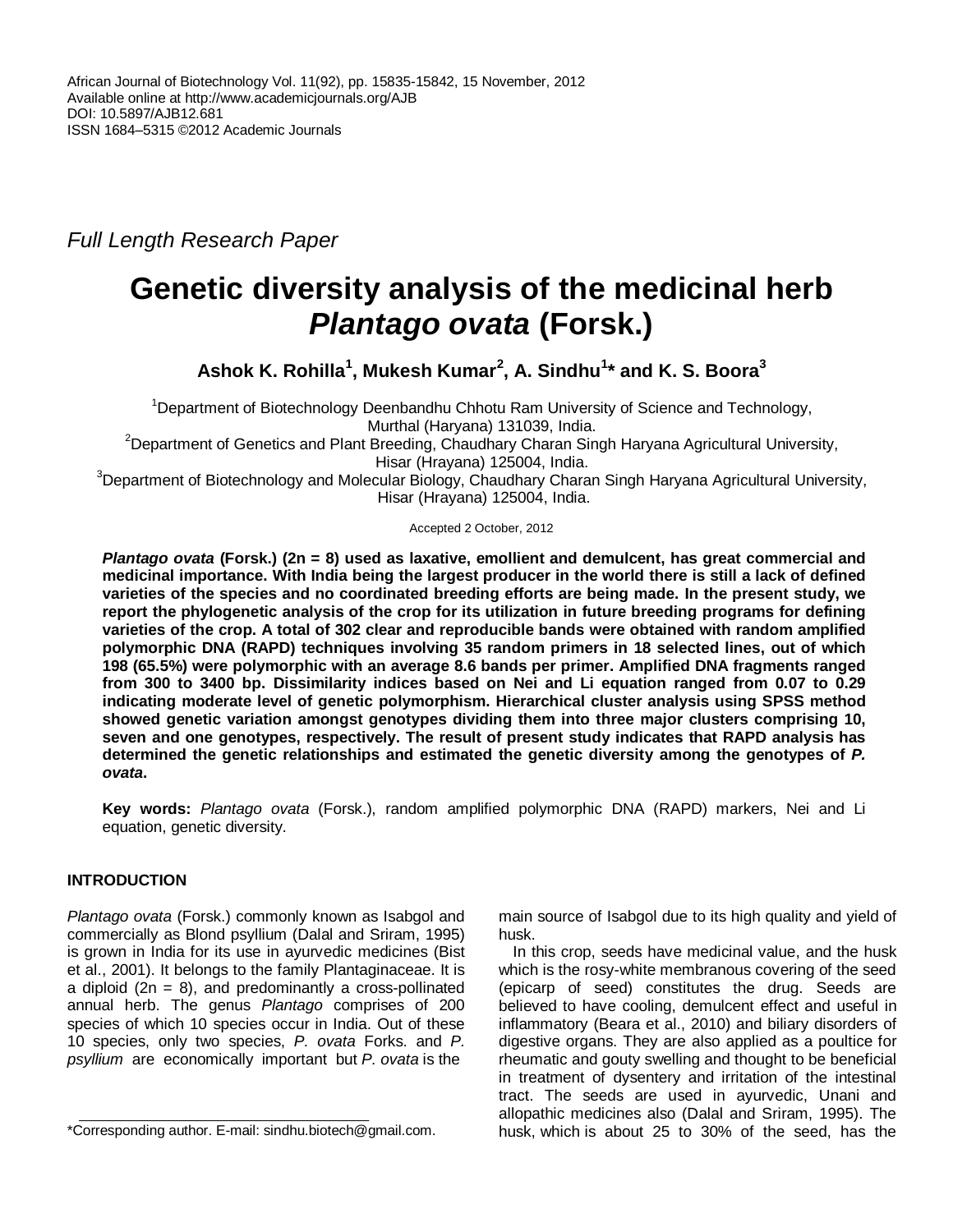

**Figure 1.** Plants of eighteen cultivated genotypes of Isabgol.

property of absorbing and retaining water and hence, it works as an antidiarrheal drug. It is also used in calico printing, dyeing, agar-agar media preparation, gum and jelly making, as binder in tablets, as thickner and a fixative in ice-cream, confectionary and in cosmetics industries (Upadhayay et al., 1978).

India currently ranks first in the production and trade of *P. ovata* in the world market and earn a sizeable foreign exchange. The genotypes of Isabgol do not have much variability morphologically. So to improve the Isabgol, genetic variability in various genotypes is a prerequisite. Thus, there is an urgent need to characterize the cultivated genotypes for their genetic variability. Molecular markers can be helpful in order to find out polymorphism among the Isabgol genotypes. Keeping in view the medicinal and economic importance of Isabgol, the present study was conducted on 18 Indian grown Isabgol genotypes for the assessment of genetic diversity by using the random amplified polymorphic DNA (RAPD) markers and its utilization in future breeding programs, as a prelude to crop improvement.

#### **MATERIALS AND METHODS**

## **Plant**

Eighteen Indian grown Isabgol (*P. ovata* Forsk.) genotypes comprising fifteen indigenous and three exotic accessions of diverse origin were procured from Medicinal and Aromatic Plant Section, Department of plant Breeding, CCS HAU, Hisar. These genotypes were selected on the basis of their origin and morphological characteristics. The seedlings were raised in pots under natural environmental conditions in the screen house (Figure 1).

#### **DNA extraction, purification and polymerase chain reaction (PCR) amplification**

Total genomic DNA from 18 genotypes of Isabgol was isolated initially following standard cetyl trimethylammonium bromide (CTAB) method given by Murray and Thompson (1980), modified by Saghai-Maroof et al. (1984) which was further modified and standardized for Isabgol genotypes. PCR was carried out in 20 µl of reaction mix containing 100 ng genomic DNA, 1.5 unit of Taq DNA polymerase, 2 µl of 10x Taq DNA polymerase buffer (10 mM Tris-HCl (pH 9.0), 50 mM KCl, 0.1 Triton X-100), 1.5 mM  $MgCl<sub>2</sub>$ , 100 mM of each dNTP's and 0.2 mM of decanucleotide primers.

Amplification was carried out in PTC-100 programmable thermal cycler (MJ Research and Biometra Personal). An annealing temperature of 40°C was found to be optimum for generation of clear and reproducible bands. Amplified DNA fragments were resolved by submerged horizontal electrophoresis in 1.6% (w/v) agarose gel and visualized by staining with ethidium bromide. PCR amplification products were viewed under long wavelength (350 nm) ultraviolet (UV) trans-illuminator and photographed using VDS Image Master of Pharmacia, Biotech. 38 primers (Table 3) were selected from 10-base random oligonucleotides primers and were used to find out polymorphism among the Isabgol genotypes.

### **Statistical data analysis**

The banding patterns from RAPD analysis for each primer were recorded by visual observation. Based on presence (1) or absence (0) data, genetic similarity was calculated to estimate all pairwise differences in the amplification products for all genotypes. The dissimilarity matrix was obtained after multivariate analysis using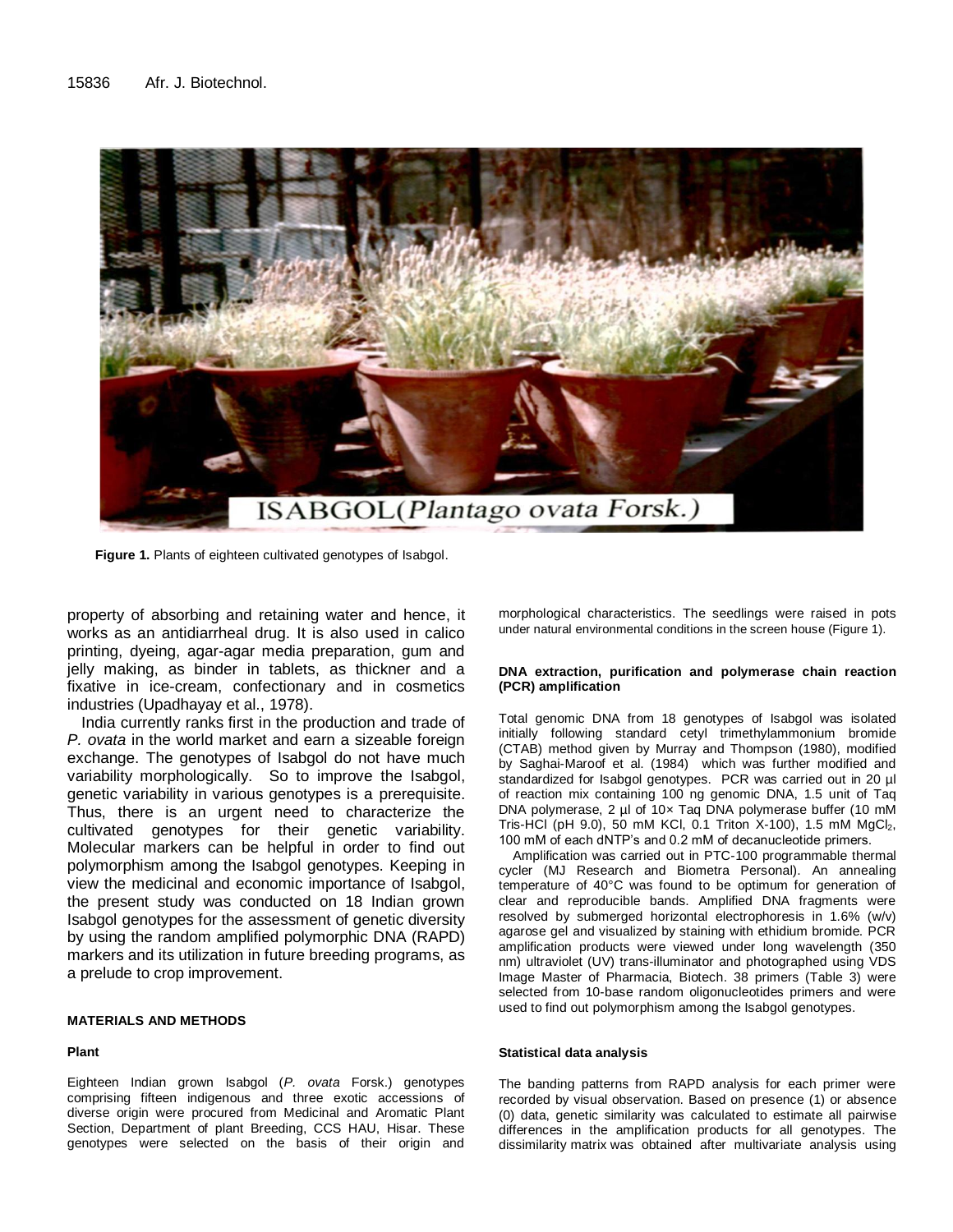|                                    | <b>DNA extraction method</b>      |                       |                     |       |  |  |  |
|------------------------------------|-----------------------------------|-----------------------|---------------------|-------|--|--|--|
| <b>Parameter</b>                   | <b>CTAB</b>                       | SDS potassium acetate | <b>SDS miniprep</b> | Mean  |  |  |  |
|                                    | Yield of DNA (µg DNA/g of leaves) |                       |                     |       |  |  |  |
| Palampur-3                         | 318.0                             | 246.0                 | 70.0                | 634.0 |  |  |  |
| Ahmedabad                          | 290.5                             | 210.0                 | 64.6                | 565.1 |  |  |  |
| MIB-125                            | 255.0                             | 198.0                 | 61.6                | 514.6 |  |  |  |
| HI-96                              | 82.0                              | 70.0                  | 55.1                | 207.1 |  |  |  |
| Mean                               | 945.0                             | 734.0                 | 251.3               |       |  |  |  |
| Absorbance ratio $(A_{26}O/A_28O)$ | 1.83                              | 1.65                  | 1.6                 |       |  |  |  |

**Table 1.** Effect of DNA extraction methods on DNA yield and quality from leaves of Isabgol genotypes.

Nei and Li (1979) equation. Based on this data, hierarchical cluster analysis was done using SPSS method to obtain a dendrogram.

# **RESULTS AND DISCUSSION**

Random amplified polymorphic DNA (RAPD), amplified fragment length polymorphism (AFLP) and microsatellites are undoubtedly valuable tools for addressing population genetics and plant breeding (Ibrahim et al., 2010). Morphologically, the cultivated genotypes of Isabgol are very similar to each other. So phenotypically, it is difficult to identify and differentiate them. Polymerase chain reaction (PCR) based markers like RAPD allow the rapid detection of DNA polymorphism from various medicinal and aromatic plants, and were shown to be potentially useful for studying genetic variation in them. To avoid erratic amplification, good quality DNA free of contaminants and optimization of PCR reaction conditions is a prerequisite. Accordingly, the present investigation was undertaken to standardize the DNA extraction methods and to optimize the PCR reaction conditions and generate RAPDs to study genetic variability in Indian grown Isabgol genotypes.

# **DNA extraction and purification**

Total genomic DNA was extracted from freshly emerged leaves of 2 to 3 weeks old seedlings of 18 genotypes of Isabgol with three different DNA extraction methods: Cetyltrimethylammonium bromide (CTAB) method, sodium dodecyl sulphate (SDS)-potassium acetate method and sodium dodecyl sulphate (SDS) miniprep method. The highest amount of DNA per gram of fine ground leaf tissue was extracted using CTAB method (3180 µg/g of leaves) followed by SDS potassium acetate method (246.0 µg/g of leaves). The quantity of DNA extracted by following SDS miniprep method was lowest (70 µg/g of leaves). Among the different genotypes, the significantly highest amount of DNA was extracted from Palampur-3 by using all methods. Following CTAB method, Palampur-3 genotype yielded DNA to the tune of 3180 µg/g of leaves followed by SDS potassium acetate method (246.0 µg/g of leaves). The yield of DNA from Palampur-3 by using SDS miniprep method was lowest (70 µg/g of leaves). The genotype HI-96 yielded lowest amount (82.0 µg/g) of DNA with CTAB method. The absorbance ratio (A260/A280), which reflects the quality of DNA extracted was high for DNA extracted by CTAB method (1.83), followed by absorbance ratio of 1.65 and 1.60 for SDS-pot acetate and SDS miniprep methods, respectively (Table 1).

Very high amount of polysaccharides present in the DNA expected, as reflected by the dark brown color, were removed by phenol-chloroform extraction. The amount of RNA present in the DNA extracted by further methods was very high, except CTAB method in which it was comparatively low. The ratio of absorbance at A260/A280 showed that DNA was free from contaminants like polyphenols, polysaccharides, protein, RNA etc. A single discrete band of high molecular weight showed that genomic DNA extracted with CTAB method was free from any mechanical or enzymatic degradation, and was intact and of good quality (Figure 2). DNA was also free from RNA contamination. The DNA isolation protocol was standardized with different concentration of CTAB and incubation period. Optimum DNA yield and quality (Table 2) were obtained when incubation time was one and half hour and CTAB concentration was 1.5% for Isabgol genotypes. Similar types of results were obtained in other medicinal plants such as Tansy (Keskitalo et al., 1998) and Almond (Bartolozzi et al., 1998). However, Wolff et al. (1998) extracted total genomic DNA from young leaves of *Plantago major* by using miniprep CTAB method.

# **PCR amplification conditions**

For standardization of PCR amplification conditions, optimization was carried out to determine the optimal concentration of template DNA, MgCl<sub>2</sub>, Taq DNA polymerase and annealing temperature. The influence of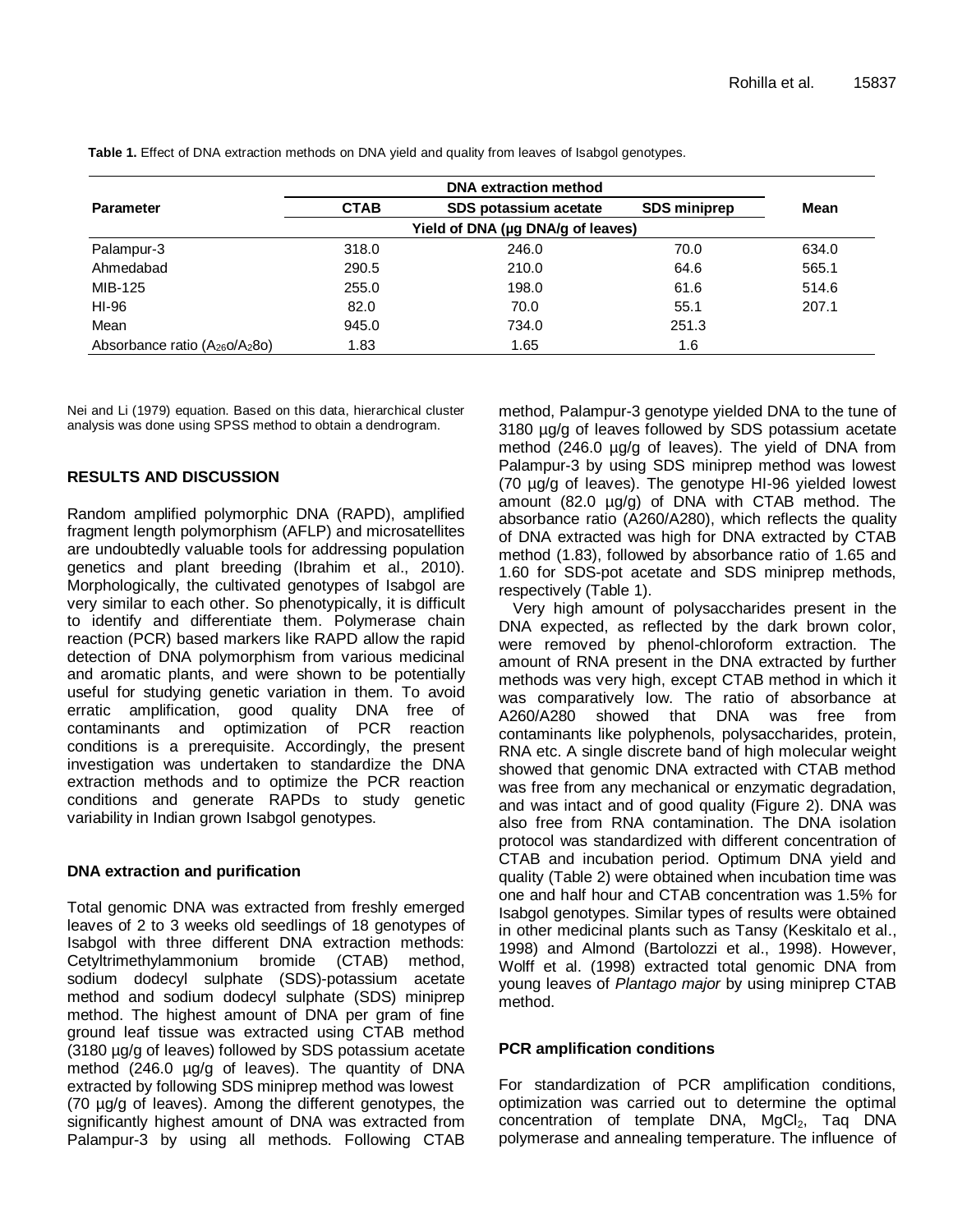

**Figure 2.** Electrophoretic pattern of purified high molecular weight genomic DNA extracted from Isabgol genotypes using CTAB method.

| Genotype     | Quantity (µg/ml) | Quality (A <sub>260</sub> /A <sub>280</sub> ) |
|--------------|------------------|-----------------------------------------------|
| Ahmedabad    | 2905             | 1.82                                          |
| HI-34        | 2100             | 1.80                                          |
| $GI-1$       | 2370             | 1.79                                          |
| $HI-4$       | 2445             | 1.76                                          |
| EC-42706     | 2680             | 1.81                                          |
| Palampur-3   | 3180             | 1.80                                          |
| RI-49        | 2030             | 1.79                                          |
| MIB-125      | 2550             | 1.83                                          |
| $P - 7 - 12$ | 1340             | 1.77                                          |
| $HI-5$       | 2550             | 1.80                                          |
| <b>DM-10</b> | 1925             | 1.75                                          |
| $GI-2$       | 1165             | 1.79                                          |
| PB-10-4      | 1100             | 1.80                                          |
| $HI-1$       | 1865             | 1.82                                          |
| HI-96        | 820              | 1.77                                          |
| EC 7739      | 1565             | 1.82                                          |
| RI-9709      | 965              | 1.80                                          |
| EC-41181     | 2650             | 1.80                                          |

**Table 2.** Quantity and quality of genomic DNA of Isabgol genotypes extracted following CTAB methods.

various combinations of genomic DNA (50, 100 and 200 ng), MgCl<sub>2</sub> (1.0, 1.5, 2.0 mM), Taq DNA polymerase (1.0, 1.5, 2.0 U) and annealing temperature (35, 40, 45°C) on amplified products were worked out. In general, either no product or products with inconsistent bands were obtained when the concentration of the template DNA was 50 ng or  $MgCl<sub>2</sub>$  was 1.0 mM, with high annealing temperature of 45°C. When higher concentration of template DNA (200 ng) and  $MgCl<sub>2</sub>$  (2 mM) were used, smeared DNA banding patterns were produced. The optimal concentration of template DNA and  $MgCl<sub>2</sub>$  were found to be 100 ng and 2 mM. The optimal concentration

of Taq DNA polymerase was observed to be one 1.5 unit/reaction. An annealing temperature of 40°C was found to be optimum for generation of clear and reproducible bands. However, with lower annealing temperature (35°C), false bands were observed.

## **Random amplified polymorphic DNA (RAPD) analysis**

Thirty eight random decamer primers obtained from Operon Technologies USA, were used for RAPD analysis of different cultivars to detect polymorphism. Out of 38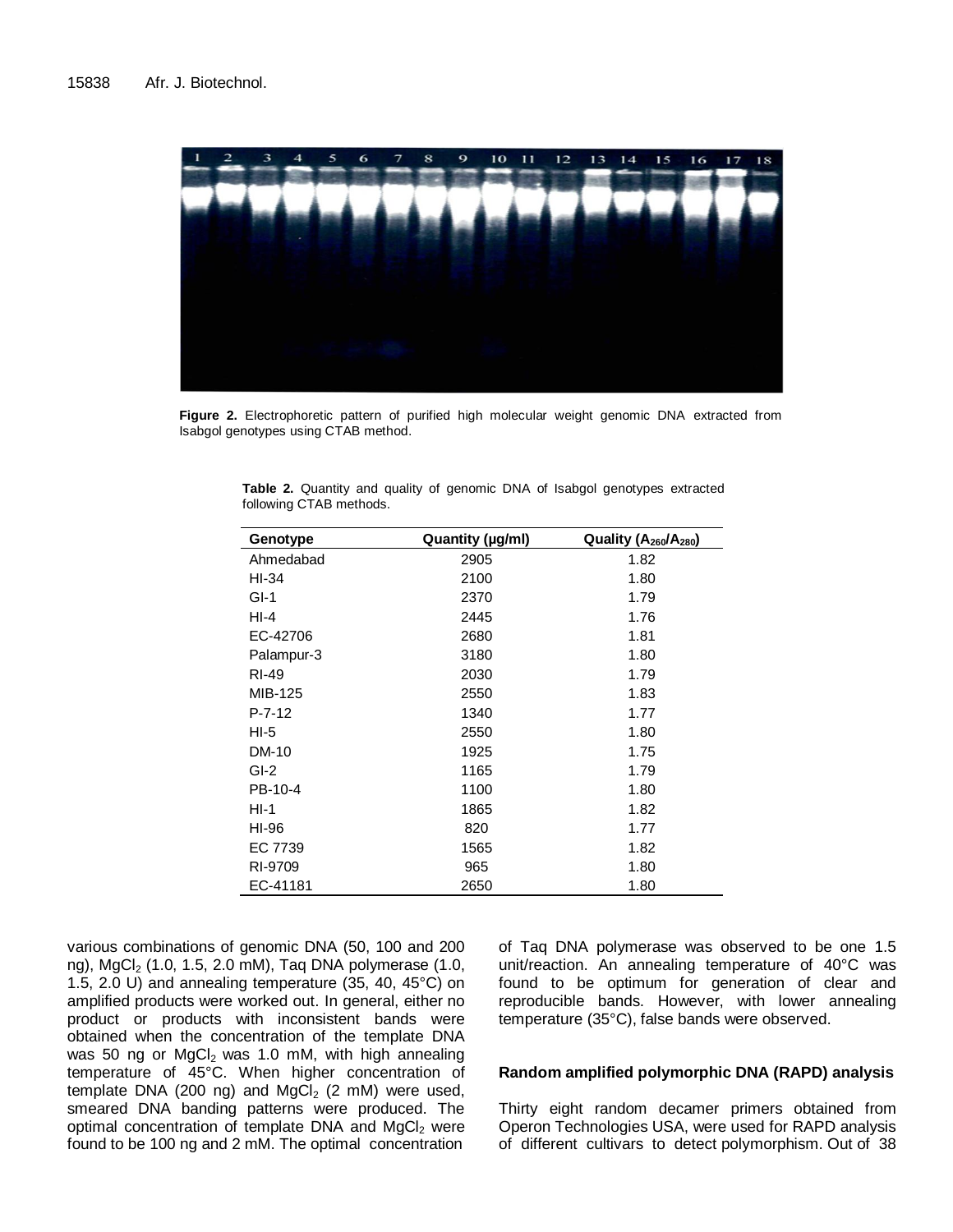| <b>Primer</b> | <b>Sequence</b>   | No. of genotypes | <b>Total band</b> | Polymorphic    | Monomorphic    | <b>Percent</b><br>polymorphism |  |
|---------------|-------------------|------------------|-------------------|----------------|----------------|--------------------------------|--|
| Code          |                   | amplified        |                   | band           | band           |                                |  |
| OPA-1         | CAGGCCCTTC        | 18               | $\boldsymbol{9}$  | 7              | 2              | 77.77                          |  |
| OPA-2         | <b>TGCCGAGCTG</b> | 16               | 4                 | 4              | $\mathsf 0$    | 100                            |  |
| OPA-4         | AATCGGGCTG        | 17               | 8                 | 8              | 0              | 100                            |  |
| OPA-5         | <b>AGGGGTCTTG</b> | 16               | 5                 | 5              | 0              | 100                            |  |
| OPA-6         | <b>GGTCCCTGAC</b> | 18               | 10                | 10             | 0              | 100                            |  |
| OPA-7         | <b>GAAACGGGTG</b> | 16               | 8                 | 8              | 0              | 100                            |  |
| OPA-8         | <b>GTGACGTAGG</b> | 18               | 11                | 10             | 1              | 90.9                           |  |
| OPA-9         | <b>GGGTAACGCC</b> | 18               | 12                | 8              | 4              | 66.6                           |  |
| <b>OPA-10</b> | <b>GTGATCGCAG</b> | 18               | 13                | 12             | $\mathbf{1}$   | 92.3                           |  |
| <b>OPA-11</b> | <b>GAATCGCCGT</b> | 18               | $9\,$             | 5              | $\overline{4}$ | 55.5                           |  |
| <b>OPA-12</b> | <b>TCGGCGATAG</b> | 18               | 10                | 5              | 5              | 50%                            |  |
| OPA-13        | CAGCACCCAC        | 18               | $\overline{7}$    | 3              | 4              | 42.8                           |  |
| OPA-14        | <b>TCTGTGCTGG</b> | 18               | 10                | 4              | 6              | 40                             |  |
| <b>OPA-15</b> | <b>TTCCGAACCC</b> | 18               | 11                | 9              | $\overline{2}$ | 81.8                           |  |
| OPA-16        | AGCCAGCGAA        | 18               | 12                | 4              | 8              | 33.3                           |  |
| <b>OPA-17</b> | <b>GACCGCTTGT</b> | 18               | $\boldsymbol{9}$  | 6              | 3              | 66.6                           |  |
| OPA-18        | <b>AGGTGACCGT</b> | 18               | 10                | 3              | $\overline{7}$ | 30                             |  |
| OPA-19        | <b>CAAACGTCGG</b> | 18               | $\overline{7}$    | 6              | 1              | 85.7                           |  |
| OPA-20        | <b>GTTGCGATCC</b> | 17               | 10                | 10             | 0              | 100                            |  |
| OPB-1         | <b>GTTTCGCTCC</b> | 18               | 10                | 4              | 6              | 40                             |  |
| OPB-2         | <b>TGATCCCTGG</b> | 18               | 12                | 6              | 6              | 50                             |  |
| OPB-3         | CATCCCCCTG        | 18               | 12                | 8              | $\overline{4}$ | 66.6                           |  |
| OPB-4         | <b>GGACTGGAGT</b> | 18               | $\boldsymbol{9}$  | 5              | $\overline{4}$ | 55.5                           |  |
| OPB-5         | <b>TGAGCCCTTC</b> | 18               | $\boldsymbol{9}$  | 6              | $\mathbf{3}$   | 66.6                           |  |
| OPB-6         | <b>TGATCTGCCC</b> | 18               | 11                | 4              | $\overline{7}$ | 36.6                           |  |
| OPB-7         | <b>GGTGACGCAG</b> | 18               | 10                | 8              | $\overline{c}$ | 80                             |  |
| OPC-1         | <b>TTCGAGCCAG</b> | 18               | $\,6\,$           | 5              | 1              | 83.3                           |  |
| OPC-2         | <b>GTGAGGCGTC</b> | 17               | 6                 | 6              | 0              | 100                            |  |
| <b>OPC-11</b> | AAAGCTGCGG        | 18               | 6                 | 0              | 6              | $\mathbf 0$                    |  |
| <b>OPC-12</b> | <b>TGTCTCCCC</b>  | 18               | 5                 | $\overline{c}$ | 3              | 40                             |  |
| OPC-13        | AAGCCTCGTC        | 17               | 5                 | 5              | 0              | 100                            |  |
| OPC-14        | <b>TGCGTGCTTG</b> | 17               | 5                 | 5              | $\mathbf 0$    | 100                            |  |
| <b>OPC-15</b> | <b>GACGGATCAG</b> | 18               | 6                 | 3              | $\mathsf 3$    | 50                             |  |
| OPC-16        | CACACTCCAG        | 18               | $\sqrt{5}$        | 0              | 5              | $\mathbf 0$                    |  |
| OPD-3         | <b>GTCGCCGTCA</b> | 18               | 10                | 4              | 6              | 40                             |  |
| <b>Total</b>  |                   |                  | 302               | 198            | 104            | 65.5                           |  |

**Table 3.** Random primers showing polymorphism among Isabgol genotypes.

random primers screened, 35 primers showed amplification in all genotypes while 3 primers (OPA-3, OPC-8 and OPC-9) did not show any amplification in any of the genotypes. These primers perhaps did not find any complementary binding sequence on genomic DNA of these Isabgol genotypes. Moreover, these primers might have some special requirements for amplification as suggested by Weeden et al. (1992) and Ahmad (1999). Out of these 35 primers, 33 primers show polymorphism and 2 primers produced all monomorphic bands only. Twenty seven primers amplified all the 18 genotypes whereas 5 primers; OPA-4, OPA-20, OPC-2, OPC-13 and OPC-14 amplified at least 17 genotypes. The genotypes which were not amplified by these five primers were MIB-125 (OPA-4), DM-10 (OPA-20) and HI-34 (OPC-2, OPC-13, and OPC-14). Three primers; OPA-2, OPA-5 and OPA-7 amplified 16 genotypes only (Table 3). Vahabi et al. (2008) observed 142 polymorphic PCR product (average 4.05 bands for each primer) by using 35 RAPD primers in *P. ovata*. Similarly, a total of 102 bands were scored against 36 genotypes of *P. ovata* by using 20 random primers. Of 102 bands, 89 (87.25%) were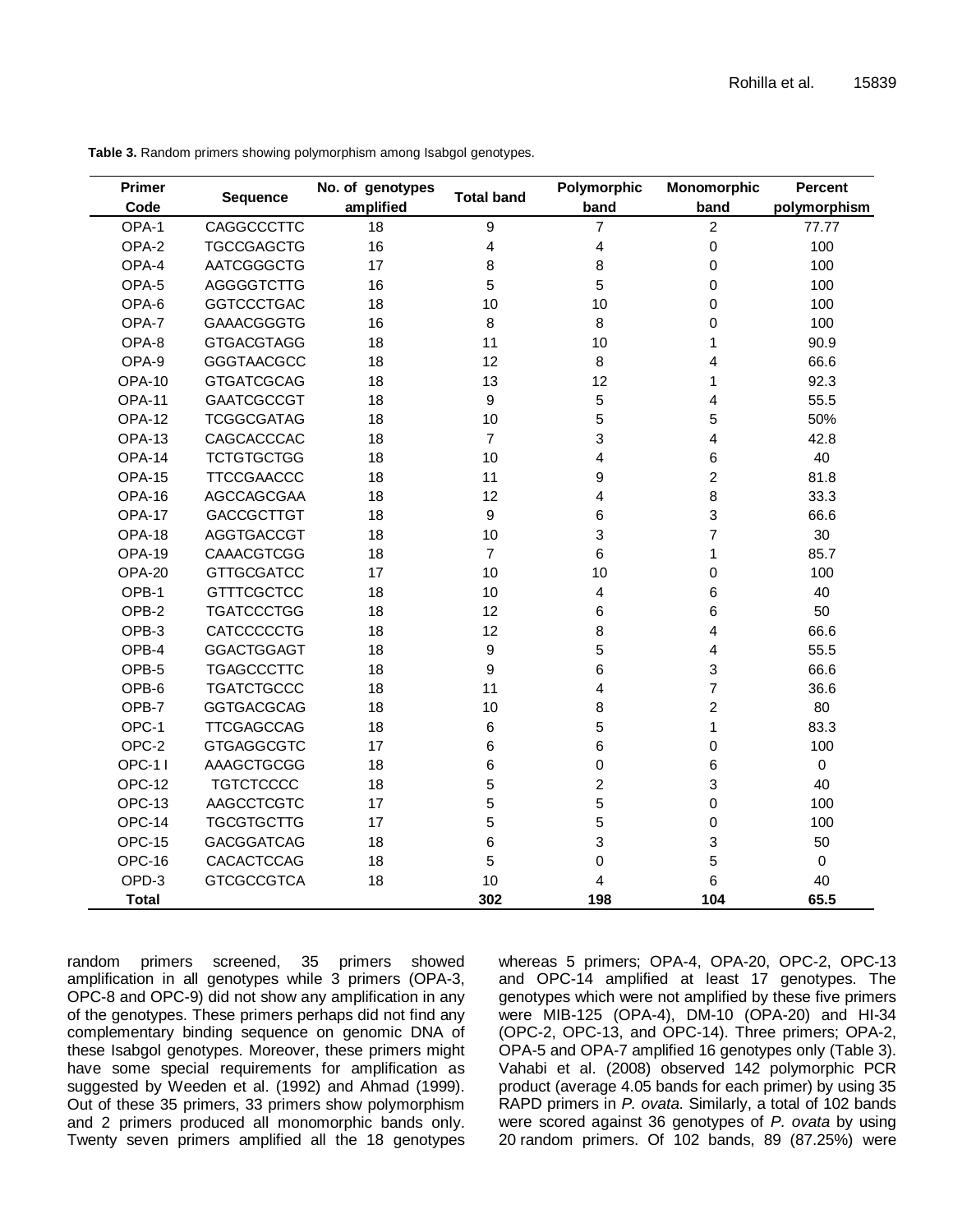

**Figure 3.** Electrophoretic pattern of Isabgol genotypes with primers OPA-10 and OPA-11 [(Lane M) represents λ DNA/Eco RI + HindIII Marker. (Lane 1 to 18): eighteen Isabgol genotypes amplified with random primers].

found to be polymorphic, while 5 (4.9%) were monomorphic and 8 (7.8%) were unique as studied by Singh et al. (2009) (Figure 3).

# **Genetic dissimilarity and cluster analysis**

The dissimilarity indices based on Nei and Li equation for different genotypes ranged from 0.07 to 0.29, indicating moderate level of genetic variability among the genotypes that might be due to the morphological similarity among

the various genotypes of Isabgol (Table 4). Two genotypes GI-2 and P-7-12 had maximum genetic distance that is, 0.29, whereas two genotypes P-7-12 and HI-5 had minimum genetic distance that is, 0.07. Maximum genetic similarity between two genotypes was 93% whereas the minimum similarity was 71%.

The association amongst different genotypes was presented in the form of dendrogram prepared using rescaled distances. With SPSS hierarchical cluster analysis based on RAPD markers, the 18 Isabgol genotypes studied were grouped into three major clusters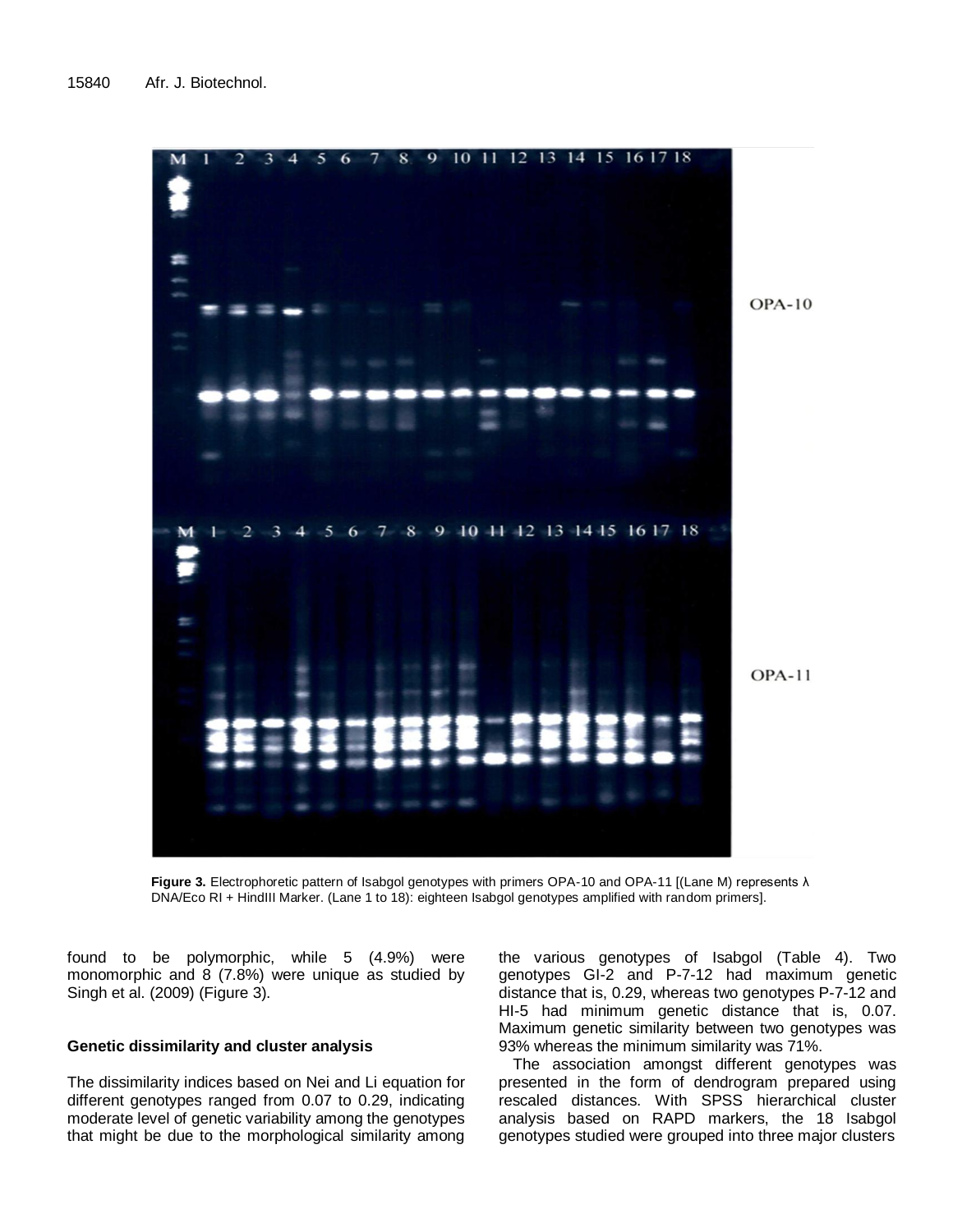| Genotypes    | Ahmadabad | HI-34 | $GI-1$ | HI-4 | EC-42706 | Palam-pur-3 | <b>RI-49</b> | MIB-125 | $P - 7 - 12$ | $HI-5$ | <b>DM-10</b> | $GI-2$ | PB-10-4 | $HI-1$ | HI-96 | EC-7739     | RI-9709 | EC-41181 |
|--------------|-----------|-------|--------|------|----------|-------------|--------------|---------|--------------|--------|--------------|--------|---------|--------|-------|-------------|---------|----------|
| Ahmadabad    | 0         | 0.16  | 0.22   | 0.12 | 0.19     | 0.17        | 0.16         | 0.19    | 0.12         | 0.17   | 0.23         | 0.15   | 0.19    | 0.24   | 0.15  | 0.14        | 0.22    | 0.18     |
| HI-34        |           | 0     | 0.22   | 0.25 | 0.16     | 0.17        | 0.17         | 0.19    | 0.23         | 0.19   | 0.22         | 0.16   | 0.19    | 0.16   | 0.18  | 0.21        | 0.19    | 0.19     |
| $GI-1$       |           |       | 0      | 0.21 | 0.14     | 0.23        | 0.23         | 0.20    | 0.29         | 0.28   | 0.24         | 0.19   | 0.20    | 0.24   | 0.21  | 0.28        | 0.20    | 0.23     |
| $HI-4$       |           |       |        | 0    | 0.16     | 0.09        | 0.10         | 0.13    | 0.14         | 0.17   | 0.23         | 0.13   | 0.14    | 0.12   | 0.11  | 0.15        | 0.17    | 0.16     |
| EC-42706     |           |       |        |      | 0        | 0.13        | 0.14         | 0.10    | 0.18         | 0.18   | 0.16         | 0.13   | 0.16    | 0.18   | 0.16  | 0.19        | 0.17    | 0.18     |
| Palampur-3   |           |       |        |      |          | 0           | 0.08         | 0.15    | 0.10         | 0.11   | 0.19         | 0.11   | 0.15    | 0.11   | 0.12  | 0.12        | 0.16    | 0.17     |
| <b>RI-49</b> |           |       |        |      |          |             | 0            | 0.12    | 0.14         | 0.16   | 0.17         | 0.10   | 0.12    | 0.14   | 0.09  | 0.15        | 0.13    | 0.16     |
| MIB-125      |           |       |        |      |          |             |              | 0       | 0.18         | 0.18   | 0.16         | 0.12   | 0.11    | 0.17   | 0.14  | 0.20        | 0.16    | 0.17     |
| $P - 7 - 12$ |           |       |        |      |          |             |              |         | 0            | 0.07   | 0.21         | 0.11   | 0.18    | 0.11   | 0.14  | 0.14        | 0.21    | 0.20     |
| $HI-5$       |           |       |        |      |          |             |              |         |              | 0      | 0.21         | 0.14   | 0.19    | 0.15   | 0.17  | 0.15        | 0.23    | 0.21     |
| <b>DM-10</b> |           |       |        |      |          |             |              |         |              |        | 0            | 0.15   | 0.16    | 0.23   | 0.20  | 0.21        | 0.14    | 0.19     |
| GI-2         |           |       |        |      |          |             |              |         |              |        |              | 0      | 0.13    | 0.12   | 0.11  | 0.16        | 0.15    | 0.17     |
| PB-10-4      |           |       |        |      |          |             |              |         |              |        |              |        | 0       | 0.15   | 0.15  | 0.2         | 0.15    | 0.12     |
| HI-1         |           |       |        |      |          |             |              |         |              |        |              |        |         | 0      | 0.11  | 0.15        | 0.16    | 0.14     |
| <b>HI-96</b> |           |       |        |      |          |             |              |         |              |        |              |        |         |        | 0     | 0.15        | 0.12    | 0.14     |
| EC-7739      |           |       |        |      |          |             |              |         |              |        |              |        |         |        |       | $\mathbf 0$ | 0.17    | 0.16     |
| RI-9709      |           |       |        |      |          |             |              |         |              |        |              |        |         |        |       |             | 0       | 0.12     |
| EC-41181     |           |       |        |      |          |             |              |         |              |        |              |        |         |        |       |             |         | 0        |

**Table 4.** Pairwise dissimilarity indices of Isabgol genotypes.

(Figure 4). First cluster comprised of ten genotypes; P-7-12, HI-5, Palampur-3, RI-49, HI-4, HI-96, GI-1, HI-1, Ahmedabad and EC-7739. Seven genotypes fell in second cluster whereas the remaining genotype that is,

HI-34 out grouped as a separate third cluster at a genetic distance of 25% on hierarchical scale. The first cluster had further two subgroups with two genotypes in one subgroup and eight genotypes in another subgroup. In the first cluster, four genotypes (P-7-12 and HI-5 and Palampur-3 and RI-49) were very close to each other and have lowest genetic distance value that is, 1% on hierarchical scale. On the other hand, two genotypes Ahmedabad and EC-7739 were far from others with a genetic distance of about 16% on the hierarchical scale. Similarly in cluster II,

two genotypes MIB-125 and PB-10-4 are close to each other and have lower genetic distance value that is, 6% while the genotypes GI-2 and EC-42706 have genetic distance value of 11%. In the cluster III, the only genotype HI-34 exists at maximum genetic distance (25%) on hierarchical scale.

Using RAPD markers, Vahabi et al. (2008) studied genetic relationships among 22 populations of *P. ovata*. In the RAPD based clustering, all populations that belonged to near area formed close groups. The phylogenetic tree revealed a clear differentiation of two main groups. Zubair et al. (2012) detected genetic and phytochemical differences between and within a total of five populations of *Plantago major* by performing RAPD analysis. Similarly, Singh et al.

(2009) assessed germplasm diversity among 80 accessions of *Plantago* spp. through RAPD profiling. Based on the degree of divergence, 80 accessions were grouped into seven clusters.

## **Conclusion**

The present study has proved to be successful in standardizing the DNA extraction protocol to isolate high quantity and good quality DNA from Isabgol and to optimize the PCR reaction conditions for the same and the results revealed that RAPD is an efficient technique to characterize and classify different Isabgol genotypes. It was also indicated that RAPD analysis has determined the genetic relationships and estimated the